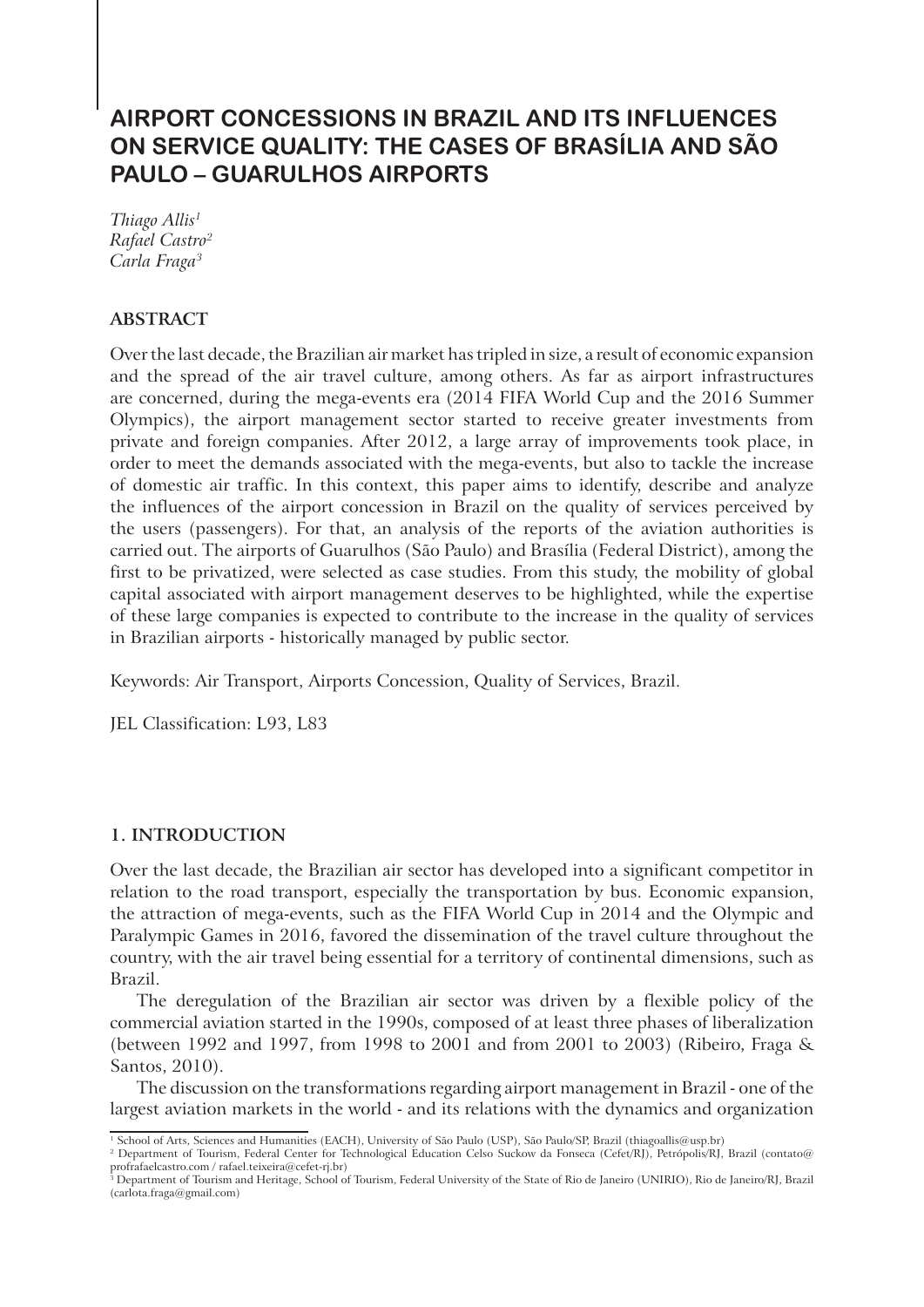of tourism in the country is essential for the advancement of knowledge in the air transport and tourism interface. Thus, the aim of this study is to identify, describe and analyze the influence of the concession of airports in Brazil on the quality of services perceived by passengers. The specific aims are: (a) to review the reports of the Civil Aviation Secretariat and the National Civil Aviation Agency and (b) to present, as case studies, the airports of Guarulhos (São Paulo) and Brasília (Federal District), among the first to be privatized in the country.

In terms of methodology, since 2013 the Civil Aviation Secretariat (SAC) has been carrying out the Permanent Passenger Satisfaction Survey (PPSP) ( $n = 54,000 / year$ ) in 15 airports that account for 80% of passenger traffic in the country. This research serves to "monitor the operational performance of the terminals and the user 's perception about the service, as well as providing bases for the planning of public policies for the sector" (SAC, 2017).

Considering this survey, the airports of Brasília and São Paulo (Guarulhos) were chosen as they are two of the airports awarded in the first phase of the airport concession program (2012) and also both are included in a category of over 15 million passengers per year.

The survey considers 38 items, split into five categories: airport infrastructure, passenger facilities, airlines, public services and public transportation, as well as a general score for passengers' satisfaction. In our study, we consider only the categories "airport infrastructure" and "passenger facilities", as these illustrate the results of the concessionaire performance in airport management – other than "airlines", "public services" and "public transport", whose operation and supply, at first, do not depend on direct management of the concessionaires (Figure 1).





Source: Own Elaboration. Adapted from SAC (2017)

Since 2013, that survey has undergone methodological adjustments, for example, a question about availability of power plugs at airports was considered only since 2014. Thus, in this study, we chose to include items that had been included for more than one year in the survey scheme, in order to achieve a minimum of comparability between periods. The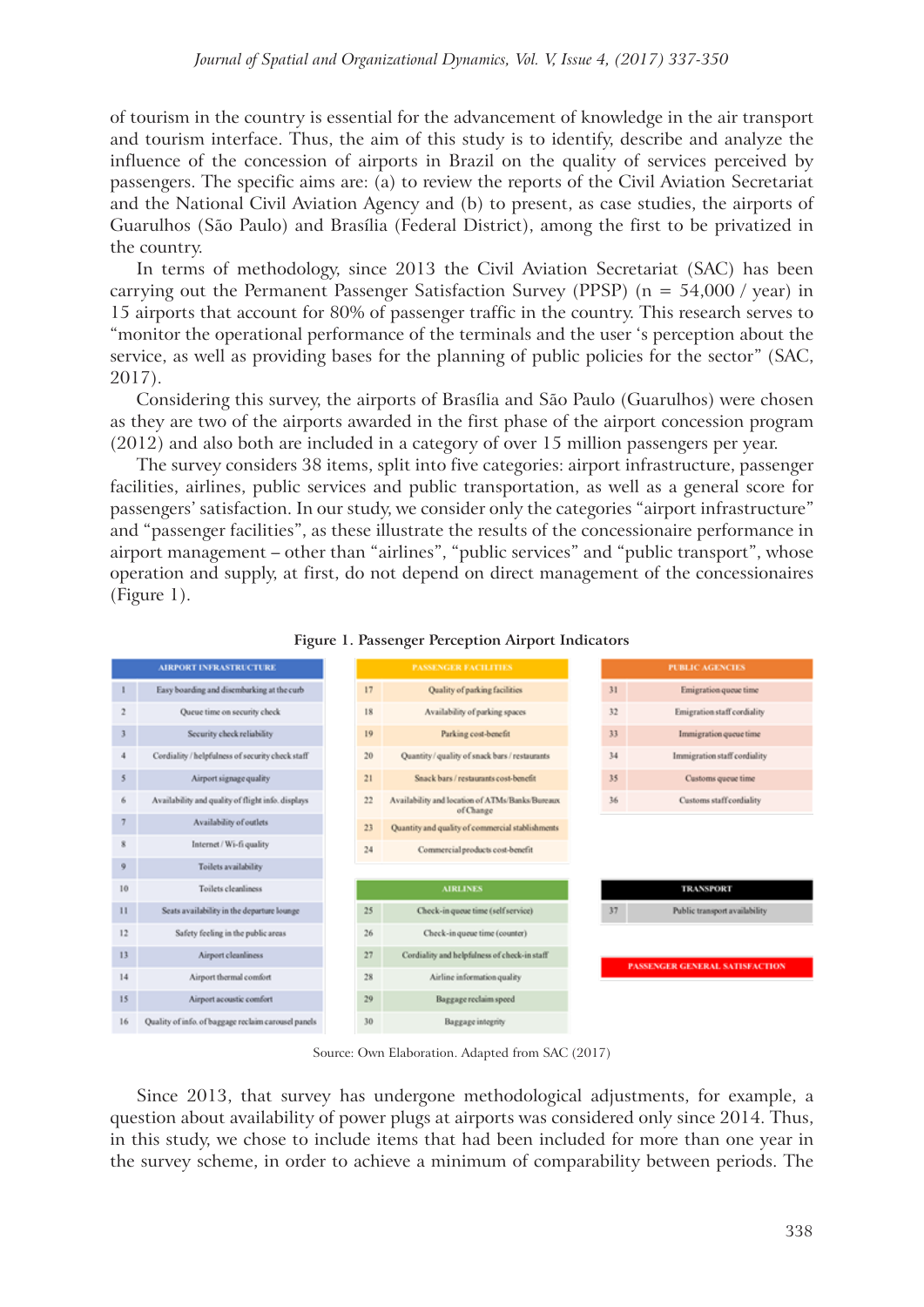data are provided in quarterly reports by the Secretariat of Civil Aviation. By convention, only the data for the last quarter of each year were considered and scores range from 1 to 5.

The paper is subdivided into three parts, the next section presents the literature review under two biases, the first on the quality of services, and the second on airport concessions. The other section then deals specifically with the cases. Thus, based on this study, the mobility of global capital associated with airport management must be highlighted, while it hopes that the expertise of these large companies will contribute to the increase of the quality of services provided at Brazilian airports - historically managed by public companies (such as Infraero<sup>4</sup>).

## **2. LITERATURE REVIEW**

The relationship between transport and tourism is intrinsic, and air transport plays a key role in shortening distances, since it is possible to access virtually any point on the globe in a short space of time (Palhares, 2002). The services of both transport and tourism have very specific characteristics such as intangibility, perishability, inseparability and variability, and should be treated based on marketing mix strategies (Lohmann, Castro & Valente, 2013).

The need to differentiate service provision is fundamental in a globalized world in which air sector companies, such as airports, compete to attract passenger demand, whether tourists or not. The advancement of new information and communication technologies (NICTs) plays a strong role, since passengers can have real-time information that can influence decision making and the composition of services. One of the strategies of differentiation used by airports is branding, which is the creation of a distinct identity aiming to provide the clients with positive and unique experiences (Castro, 2015).

| <b>Author</b> (Year)       | <b>Geographical Area</b>                                                                                                         | <b>Remarks</b>                                                                                                                                                                                                           |  |
|----------------------------|----------------------------------------------------------------------------------------------------------------------------------|--------------------------------------------------------------------------------------------------------------------------------------------------------------------------------------------------------------------------|--|
| Bogicevic et al. (2013)    | 33 airports around the world                                                                                                     | Evaluation of positive and negative points<br>on airports made from reviews on websites,<br>which highlights the importance of the<br>relationship between real and virtual in<br>the provision of services at airports. |  |
| Bezerra & Gomes (2016)     | GRU Airport, São Paulo, Brazil                                                                                                   | The authors developed a multidimensional<br>model for measuring the quality of airport<br>services.                                                                                                                      |  |
| Pantouvakis & Renzi (2016) | 911 passengers of various<br>nationalities boarding at<br>Fiumicino Airport in Rome, Italy,<br>were interviewed.                 | In this study, it was evident that the<br>evaluation of the Italians about the<br>perception of the quality of this airport<br>was worse than that of the foreigner<br>passengers.                                       |  |
| Fernandes & Pacheco (2008) | 6 Brazilian international airports<br>(Belém/PA, Brasília/DF, Curitiba/<br>PR, Fortaleza/CE, Porto Alegre/RS<br>and Salvador/BA) | The study uses Fuzzy multi criteria<br>methodology to analyze a complex set of<br>variables related to the quality of airports.                                                                                          |  |
| Bogicevic et al. (2016)    | United States of America                                                                                                         | The authors state that pleasure and<br>anxiety are achieved with satisfaction or<br>dissatisfaction regarding the quality of<br>airport services.                                                                        |  |

|  | Table 1. Brief Literature Review on Airport Service Quality |  |  |  |
|--|-------------------------------------------------------------|--|--|--|
|--|-------------------------------------------------------------|--|--|--|

Source: Own Elaboration

<sup>4</sup> Infraero is the acronym for the Brazilian Airport Infrastructure Company, a Brazilian government corporation founded in 1973 with the aim of managing the country's airports. Until 2011, Infraero managed 67 airports, concentrating approximately 97% of the country's regular air transport movement. Currently, after the concessions, the company is responsible for the management of 59 airports, as well as being a partner (with 49% participation) of the airports of Brasília, Guarulhos and Viracopos (in São Paulo), Confins (Belo Horizonte) and Galeão (Rio de Janeiro) (Infraero, 2017; Lohmann, Fraga & Castro, 2013).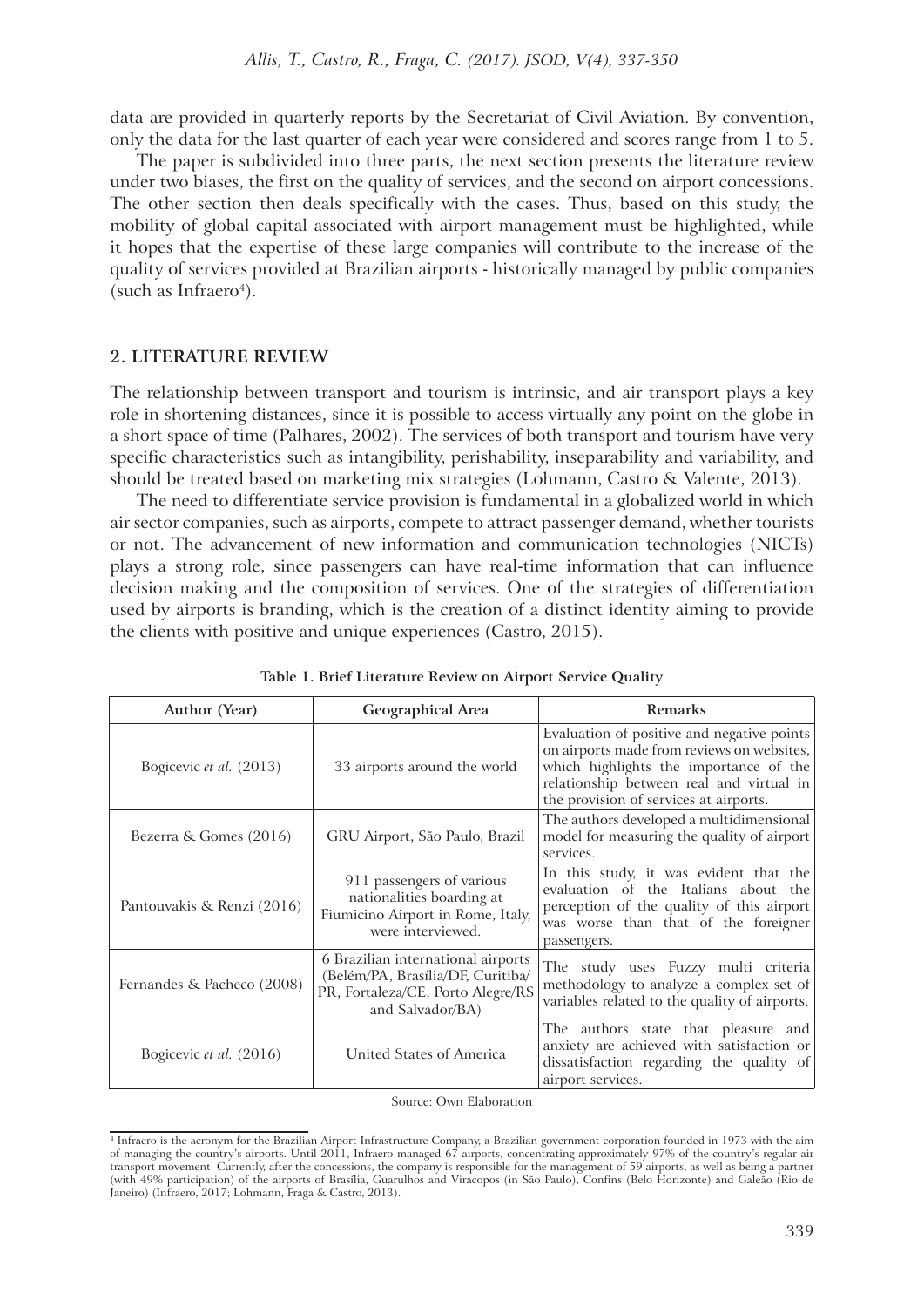It is known that travelers are becoming increasingly savvy and less loyal, which makes research on the quality of services essential for the air travel sector (Halpern & Graham, 2013). Thus, the objective of this part of this brief literature review was to identify studies on airport service quality, summarily presented on Table 1.

The perception of airport services is a complex process. Characteristics related to the design and the good smell of the place, for example, may positively influence the pleasure of travelers generating greater satisfaction with the airport. On the other hand, poor functional organization and inadequate temperature and lighting conditions are important factors for increasing travelers' anxiety, leading to a low satisfaction (Bogicevic *et al.*, 2016). In another study, it was possible to identify satisfactory (such as cleanliness and pleasant environment) and unsatisfactory examples (e.g. safety checks, confusing signaling, poor food supply) issued by users in the survey of airports in 33 countries. Thus, it is noticed that the management of the quality of services in the airports is a great challenge that demands a lot of research (Bogicevic *et al.*, 2013).

The study of Bezerra and Gomes (2016) is extremely relevant to the case studies presented here (see next section), since the validation of the method was carried out through the results of the Civil Aviation Secretariat (SAC) survey on Guarulhos Airport in São Paulo (Brazil). The results of this study suggest that a measurement structure should contemplate six factors when it comes to the quality of services perceived by the passengers (checkin; security; convenience; ambience; basic facilities; mobility). The authors emphasize that there may be a difference between the "weights" attributed to each factor whether they are domestic or international passengers.

In a previous study, Bezerra and Gomes (2015) addressed the need to consider passenger characteristics (such as the habits and frequency of air travel, among others), since these may be directly related to the perceived levels of service quality (Bezerra & Gomes, 2016). Thus, observing satisfaction survey data in a static, or non-contextual way, can contribute to inferences and misplaced conclusions of the reality. This is evident when it is considered, for example, the difference of nationalities. In a study regarding Fiumicino International Airport in Rome (Pantouvakis & Renzi, 2016), it was concluded that the Italians were more critical about the service quality than the foreign customers.

It is clear that the analysis of several dimensions and criteria are essential for the treatment of the service quality at airports (Fernandes & Pacheco, 2008; Bezerra & Gomes, 2016; among others). In general, airport concession/privatization processes are mostly justified by the need to increase the quality of airport services. Thus, analyzing the transformations in airport management and its relations with the dynamics and organization of tourism is an opportunity.

Graham (2011) identified in the literature the main purposes of airport privatization: "Improve efficiency/performance"; "Provide investment"; "State financial gains"; "Less state influence"; "Improve quality"; "Improved management/diversification". Indeed, the empirical analysis of several privatized airports (notably in Australia, the United States, Congo and India) highlights the importance of the "improve quality" factor (Burton, 2007, 2009; Assaf, 2010; Vasignand & Haririan, 2003, *apud* Graham, 2011). Hooper, Cain and White (2000) highlight the complexity involved in the privatization process in Australia, and this international experience can be useful to analyze the Brazilian scenario for postprivatization objectives.

Table 2 presents a brief review of the literature on airport concession/privatization.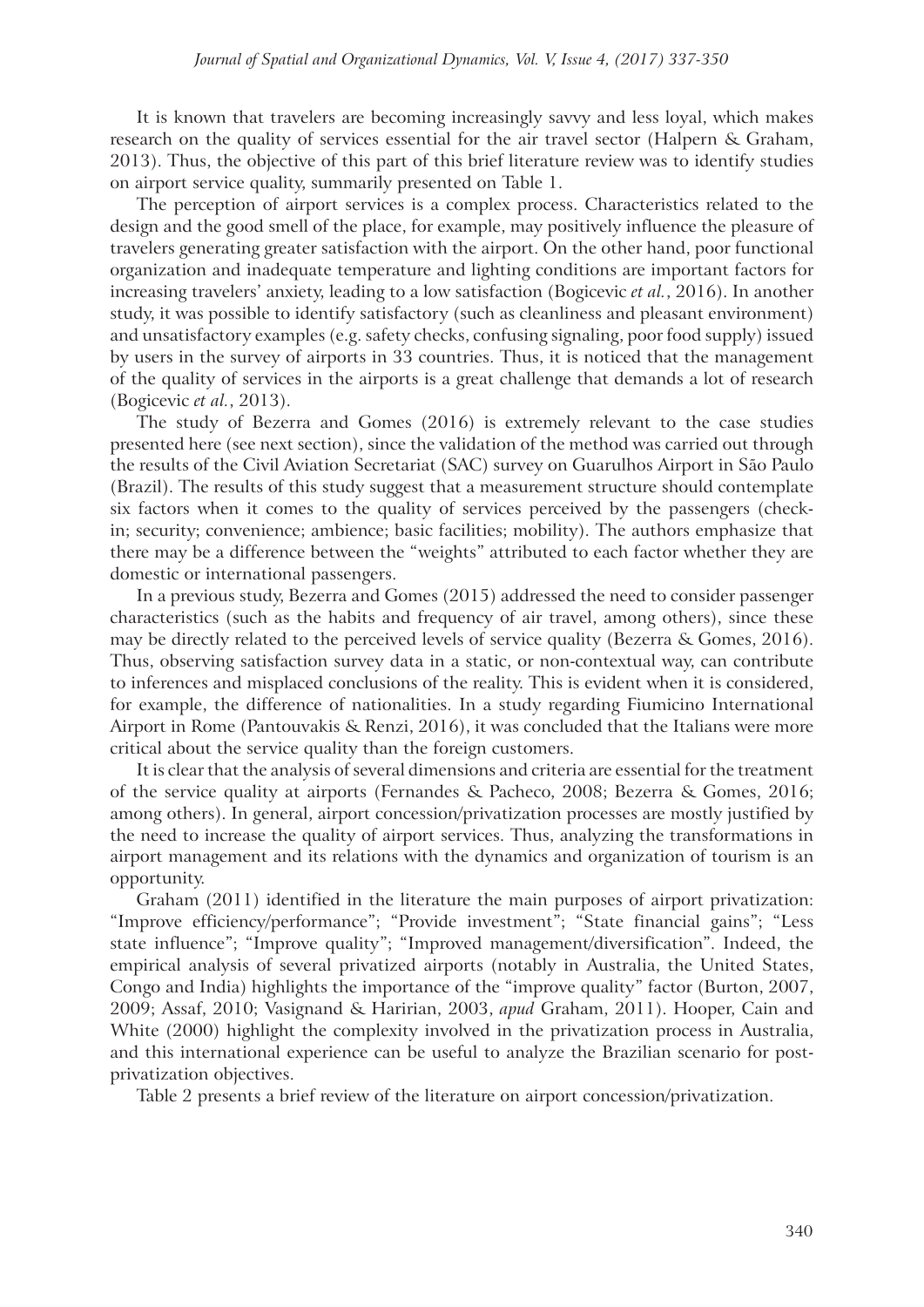| Context              | Author (Year)                          | Geographical<br>Area      | Remarks                                                                                                                                                       |
|----------------------|----------------------------------------|---------------------------|---------------------------------------------------------------------------------------------------------------------------------------------------------------|
| International        | Graham $(2011)$                        | Not applicable            | From the literature review the main objectives and results<br>of airport privatization are identified.                                                        |
|                      | Hooper, Cain &<br>White (2000)         | Australia                 | Describes the sales processes and details about new owners,<br>their commitments, and the regulatory system in the post-<br>privatization period in Australia |
|                      | Lipovich (2008)                        | Argentina                 | It addresses the origin and the characteristics of the<br>operationalization of the National System of Airports in<br>Argentina.                              |
|                      | Park et al. (2011)                     | South Korea               | The study identifies the possible effects of the planned<br>privatization of Incheon International Airport (IIA).                                             |
| National<br>(Brazil) | Pereira Neto et al.<br>(2016)          | <b>Brazil</b>             | It deals with the pro-competition rules in the concession of<br>multiple airports for private companies, based on the recent<br>Brazilian experience          |
|                      | Oliveira,<br>Lohmann &<br>Costa (2016) | Brazil<br>$(2000 - 2010)$ | The study addresses network concentration and airport<br>congestion in the post-deregulation period.                                                          |

**Table 2. Brief Literature Review on Airport Concession**

Source: Own Elaboration

In Brazil, the study by Pereira Neto *et al.* (2016) addresses the recent national experience, highlighting not only the learning that Brazil had with the experience of Australia, but also with Mexico and the United Kingdom. Brazil seemingly learned from international experience when designing its own airport privatization program. It did not put "all eggs in one basket" as in the UK and tried to incorporate some of the sophistication in tariff regulation which was recommended in Mexico. In doing so, Brazil moved closer to the Australian experience, where potential competition between hubs was found to have positive impacts, even when their catchment areas were not coincident (Pereira Neto *et al.,* 2016).

One of the conclusions of Pereira Neto *et al.* (2016) is that governments should design regulatory decisions regarding competition between airports. Thus, it is no longer just a matter of competition between tourism destinations or between airlines, but also between airports, which makes quality issues (see Table 1) relevant to progress in service delivery, including services for tourism.

In a study in South Korea, regarding the possible effects of the privatization of Incheon Airport in Seoul (IIA), six different scenarios were analyzed by 47 experts: (1) The privatization of IIA will affect its future general aspects; (2) The privatization of IIA will affect its future ownership; (3) The privatization of IIA will affect its future airport strategy and plan; (4) The privatization of IIA will affect its future financial affairs; (5) The privatization of IIA will affect its future airport operation and approach facilities; (6) The privatization of IIA will affect its future airport fees. The panel ended up predicting that the privatization of this airport could be related to the weakening of the government control system and to the increased costs for airlines and passengers (Park *et al.*, 2011).

A South American reality, which also began in the 1990s, as in Brazil, is portrayed by Lipovich (2008) in the process of privatizing airports in Argentina. The main purpose in this case was to facilitate investments in the modernization of airports in order to meet its long-term needs. The author also highlights other Latin American countries that inspired the privatization process of airports in Argentina, such as Colombia, Mexico, Chile, Bolivia, Costa Rica, Peru, the Dominican Republic and Venezuela. The total of 33 airports were offered for concession in a period of 30 years, with the possibility of extension for another 10 years. The consortium Aeropuertos Argentina 2000 SA (Group consisting of Argentine capital - 34%, Italian - 33% and American - 33%) was the winner, taking out all the airports, which led to subsequent changes (in 2007) in the concession agreement (Lipovich, 2008).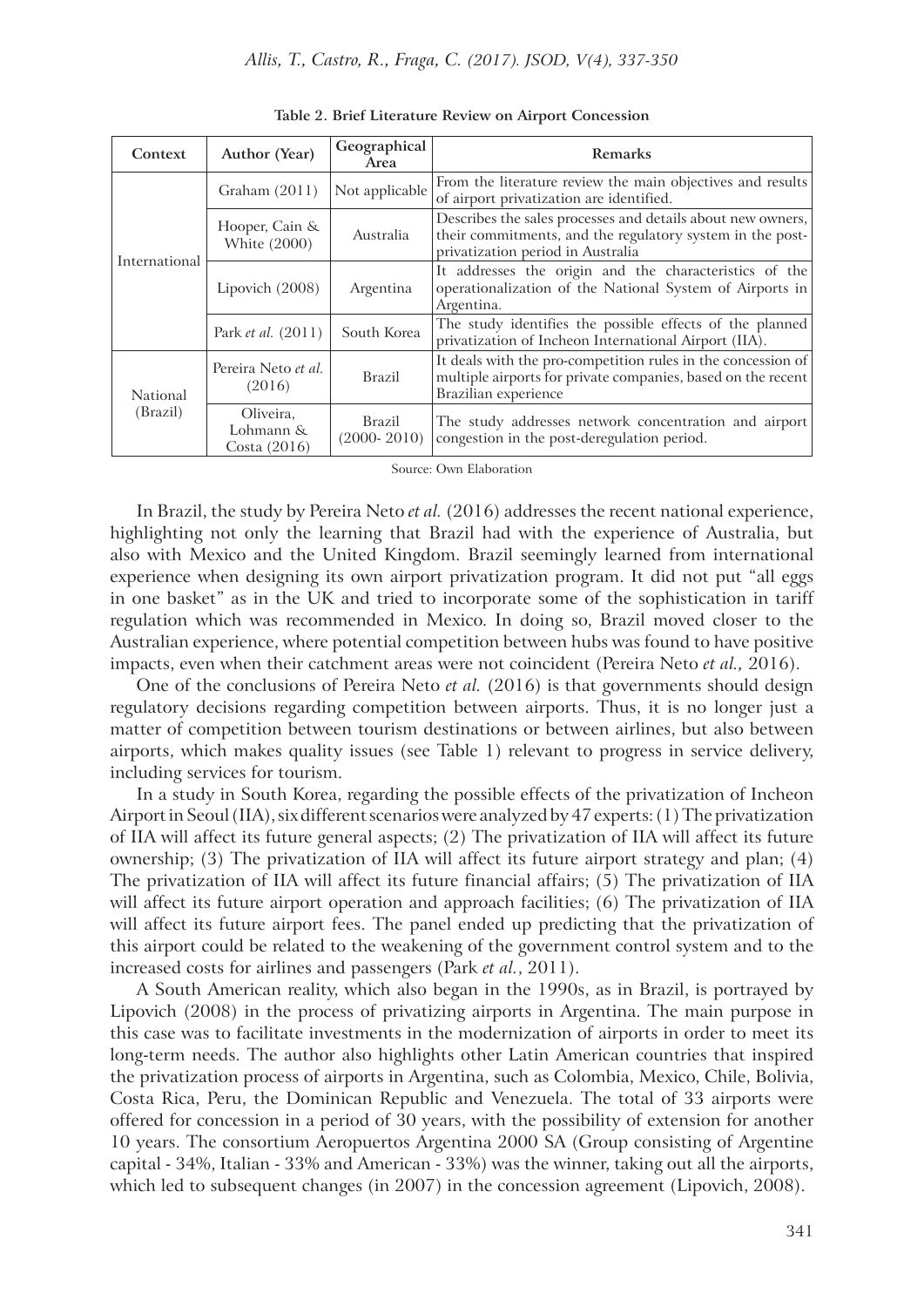Paiva (2015) made a specific study about the concession of Confins Airport in Belo Horizonte, Brazil, even though there are still few studies on this matter (Table 2). However, it is clear that the process of privatizing airports can directly interfere with flight operational issues. For example, episodes of delays and cancellations have decreased at privatized airports in Brazil (Oliveira, Lohmann & Costa, 2016). During the 2014 FIFA World Cup, where the Brazilian airport system was used by more than 16 million passengers in less than two months, only about 7% of flights were affected by delays (Oliveira, Lohmann & Costa, 2016).

The next section addresses a specific discussion about the concession of two Brazilian airports in the service quality perspectives.

# **3. AIRPORT CONCESSION IN BRAZIL: THE CASES OF BRASÍLIA AND SÃO PAULO-GUARULHOS AIRPORTS**

Regarding the airports infrastructures, it was only during the so-called "mega-event era" that the airport management sector started to receive larger investments from private and foreign companies. After 2012, a great variety of improvements occurred aiming to meet the demands associated with the mega-events, but also to face the increase in domestic air traffic. In the first auction, the International Airport of São Gonçalo do Amarante was awarded in Natal (2012); In the second lot (July 2012), the auctions of Brasília airports, in the Federal District; Guarulhos, in São Paulo (São Paulo International Airport, the busiest airport in the country) and Viracopos, in Campinas, stood out. Finally, the third lot (May 2014) included Tom Jobim International Airports in the city of Rio de Janeiro and Tancredo Neves-Confins in Belo Horizonte, Minas Gerais (ANAC, 2015).

In March 2017, a fourth lot included the airports of Florianópolis in Santa Catarina, Porto Alegre in Rio Grande do Sul, Salvador in Bahia and Fortaleza in Ceará. The media also reported the possibility of a fifth lot, which could include Santos Dumont airport in the city of Rio de Janeiro, Recife in Pernambuco and Cuiabá in Mato Grosso, this time without Infraero's participation, which will be different from previous lots (O Globo, 2017).

The aim of this section is to identify the influence of the airport concession in Brazil on the service quality perceived by the users (passengers), especially focusing on two airports that were some of the precursors of the concession process: GRU Airport in São Paulo (see sub-item 3.1) and Brasília Airport in the Federal District (see sub-item 3.2).

## **3.1 GRU Airport - São Paulo/Guarulhos International Airport**

São Paulo / Guarulhos International Airport - Governador André Franco Montoro (GRU) was built on a site at the São Paulo Air Base, in the municipality of Guarulhos, Northeastern of the São Paulo Metropolitan Area. Until its opening (1985), the international traffic of passengers and cargo was handled by the Congonhas (in operation since 1930's in the South Zone of São Paulo) and Viracopos (in the city of Campinas, 100 km from São Paulo) airports.

Since then, São Paulo-Guarulhos Airport has consolidated as the main hub of Brazil, as well as much of South America, making connections with the Northern Hemisphere (Europe, the United States and Canada) and some regions of Africa (such as Morocco, South Africa and Ethiopia) and the Middle East (Qatar and the United Arab Emirates). Currently, the airport's three terminals handle more than 36 million annual passengers, accounting for 267,000 take-off and landing operations (GRU Airport, 2017).

The growth of domestic air flows, mainly after the partial liberalization of the Brazilian air sector (1990s), as well as the consolidation of São Paulo as one of the main global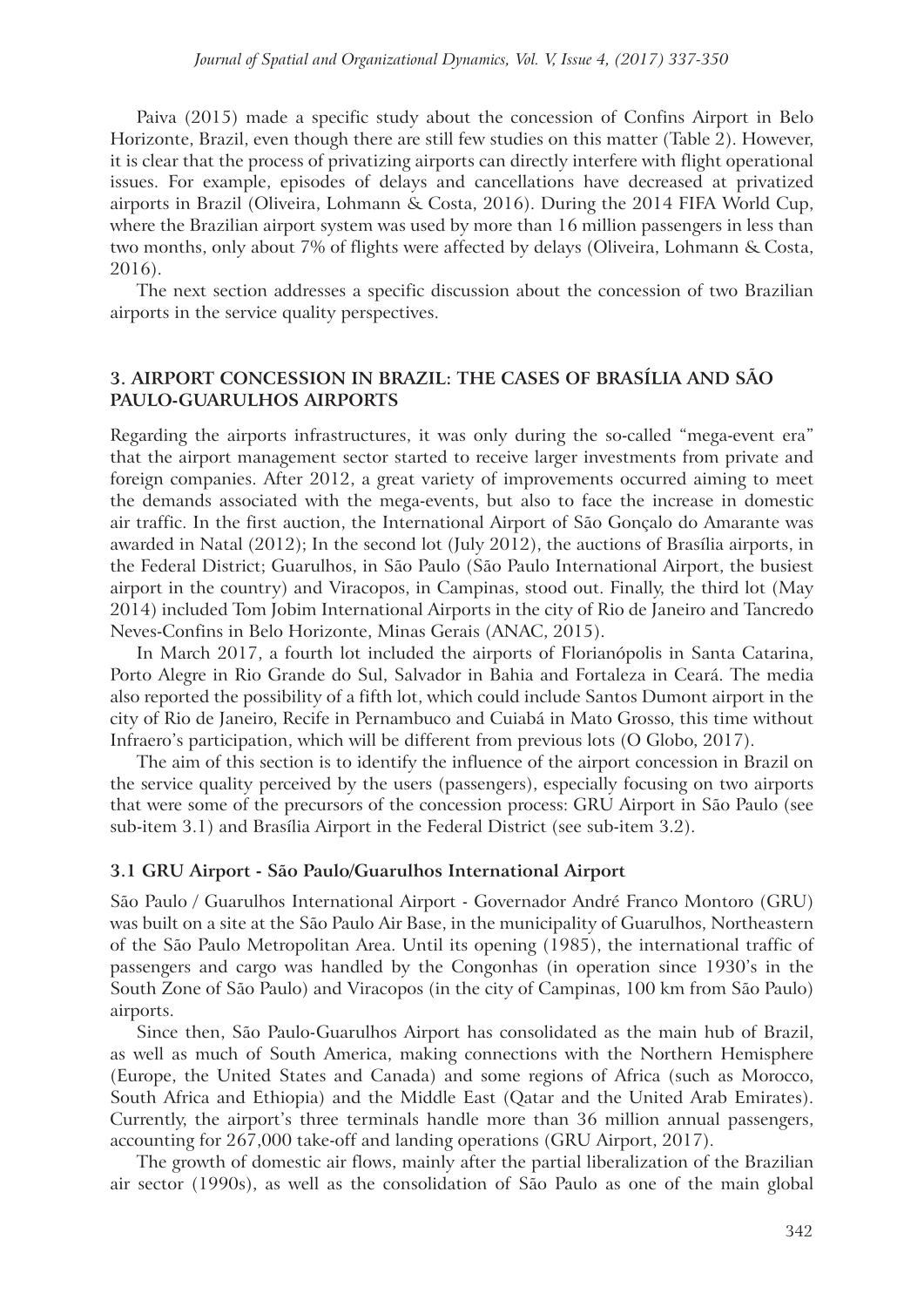metropolises, has generated greater pressure on the airports of São Paulo (Guarulhos and Congonhas, and, to a lesser extent, Viracopos-Campinas). This was one of the first airports to be included in the program of airport desestatization in Brazil, considering future demands for sport mega-events which would occur in the following years. Since July 2012, the airport is managed by São Paulo International Airport Concessionary – or simply *GRU Airport*, formed by Invepar and ACSA (Airports Company South Africa), in a concession granted for 20 years (GRU Airport, 2017).

Considering the period of analysis of this paper (2013-2016), São Paulo (Guarulhos) airport displays a set of indicators, in the category "Airport infrastructure", with positive and increasing evaluations between 2013 and 2015. Nevertheless, at the end of 2016 the evaluation of practically all the items presented falls. There were no items in this category in which the airport scored a rate higher than the average of all airports evaluated (4.28), although its overall average increased - from 3.26 in 2013 to 4.35 in 2016. One of the few items that had the best score was the quality of the internet / Wi-Fi, but still the best grade is below 4.0 and this is the one indicated with worse evaluation in the overall picture of the category (Figure 2).

This drop in the indicators is intriguing given that a new international terminal (Terminal 3) is available since 2014, coinciding with the hosting of the FIFA World Cup. On the other hand, the operational and facility discrepancies between the other terminals – mainly Terminal 1 (which was installed in an old adapted cargo terminal) – probably explains the scores in the infrastructure items. By analysing the data, the biggest jump in positive evaluations took place between 2014 and 2015, a probable increase resulting of the improvements brought by the new terminal – a benefit delivered under GRU Airport administration.

Considering the category "Passenger Facilities", in general, the assigned scores follow the parameters of the previous category: significant improvement between 2013 and 2015, but with decrease in the main items in 2016 – including the general average of the airport, although this score is higher than the average of other airports in the country (Figure 3).

The users' evaluation regarding parking, one of the sensitive items of any Brazilian big airport, had a visible increase in both quality of the facilities (from 2.96 to 4.09) and the cost-benefit relation (from 1.67 to 3.29). Although the final score on cost-effectiveness remains low, it is important to note that this item presents a constant improvement. This could be explained by the start-up of a new multi-storey car park (in 2013, after only 7 months of construction), with capacity for approximately 2,600 spaces and well integrated with Terminal 3.

Another positive cost-benefit assessment refers to the prices of food and other products available at the airport. In a similar situation to the parking lot, although they are still low on the general average of the airport, there is a tendency to increase in this area - probably linked to the supply of cheaper food places (including a recent providing of snacks and drinks machines) and to the greater offer of businesses brought by the inauguration of Terminal 3 (where several chain stores were installed, with prices that tend to be standardized).

At large, if the general average of São Paulo Airport (Guarulhos) places it in a higher position than the average of other Brazilian airports, it is certainly not for an expressive contribution in the evaluated items in these two categories ("Airport infrastructure" and "Passenger Facilities"). The other categories – not focused on this study – can mean a greater participation in the general score. In this case, these items do not depend directly on the performance of the concessionaire – such as services provided by public agencies (immigration, customs, etc.) and airlines. Therefore, the trajectory of improving the quality of services may be more associated with the performance of other parties, than with the concessionaire (GRU Airport, 2017). However, it should not be overlooked that the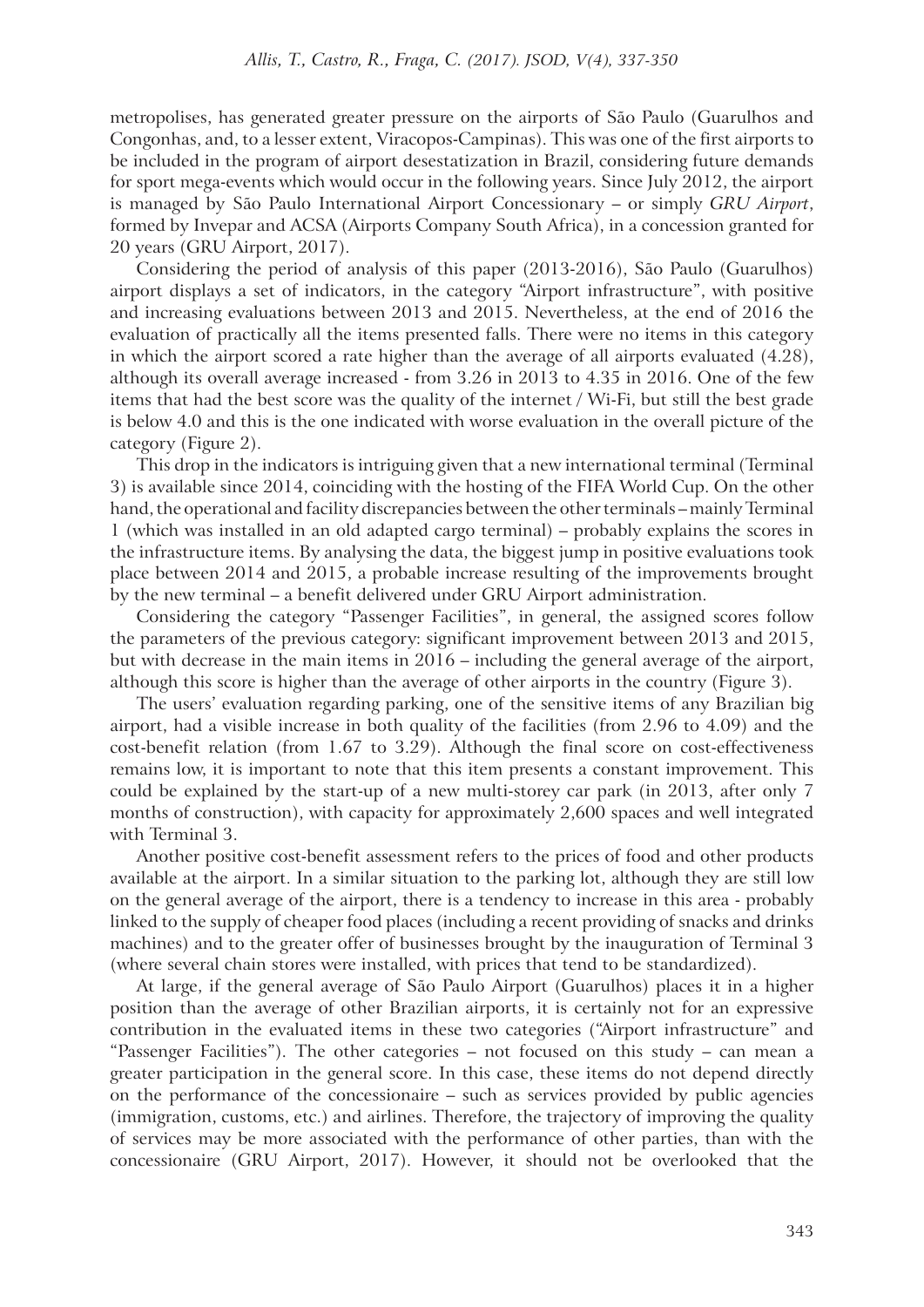coordination of actions among various airport stakeholders is also a result of the airport concessionaire's performance.

## **3.2 Brasília International Airport**

The history of Presidente Juscelino Kubistchek de Oliveira International Airport (BSB) is entangled with the construction of the city of Brasilia itself, designed to be the new capital of the country. The project of the city, founded in 1961, had as one of its purpose to internalize the development of the country, concentrated until then on the Atlantic coast. The airport served as a reference for the connections between the Central Plateau and the various regions of the country, especially in view of the connections of the central public administration to the states and municipalities throughout the country (Silva, Sobrinho & Fortes, 2015; INFRAMERICA, 2017).

Brasília, currently with more than one million inhabitants, has become one of the most important metropolitan regions of the country, with a much more diversified and substantial demand for air travel than in the 1960s. In this context, the airport expanded its functions, becoming a major hub of domestic airlines (mostly for connecting the South and North-Northeast parts of the country), and started to count on more international routes (mainly from/to South and North America) (Silva, Sobrinho & Fortes, 2015) (ANNEXES Figure A and Figure B).

Among the 14 items evaluated in the "Airport Infrastructure" category, almost all of them improved between 2013 and 2016, resulting in scores above the airport average (4.44). Overall, there was a significant improvement in items related to procedures (queuing times and ways of providing services in the safety control or cleaning of toilets and the airport as a whole) or requiring specific physical interventions (departure/arrival panels, toilets and seats in the departure lounge). From the concessionaire's point of view, being able to structure and maintain good levels of user-friendly service (e.g. cleaning) is a strategy that certainly contributes to the overall airport assessment (ANNEX Figure C).

The availability of power plugs and the quality of Wi-Fi seem to be related to each other: being the aeromobility experience of contemporary passengers' dependent on their connections to remote spaces while on the move, the possibility of connecting via cell phones, tablets or computers must have an importance in the overall evaluation of the terminal.

In turn, three items remain with ratings far below the airport average (4.44) and the overall average for airports in the country (4.28): ease of boarding/disembarking at the curb, feeling of security in the public areas of the airport and acoustic comfort. These elements are related to the macrostructure of the terminal, indicating difficulties of adjustments by the concessionaire. Brasília Airport has been implemented under the principle of open and modernist constructions, since its conception has not been foreseen a controlled environment both in access to public areas and for air conditioning – exposing people, for example, to excessive noise coming from the airside for those who are in the food court. This may explain the fact that these elements remain relatively low, when the overall airport rating is continuously improving since certain interventions may imply more structural or budgetary restrictions.

In the category "Passenger Facilities", parking, food and shopping facilities and services are essentially evaluated. Like the previous category, all items showed improvements between 2013 and 2016, highlighting the availability of these services and structures, with scores close to the average of the airport and the overall of the evaluated airports. On the other hand, in the cost-benefit evaluation, the scores in 2016, although better than in 2013, are quite low: parking with 3.36, food and beverage options with 2.60 and commercial products with 2.26. This suggests limitation for improving non-aeronautical revenues,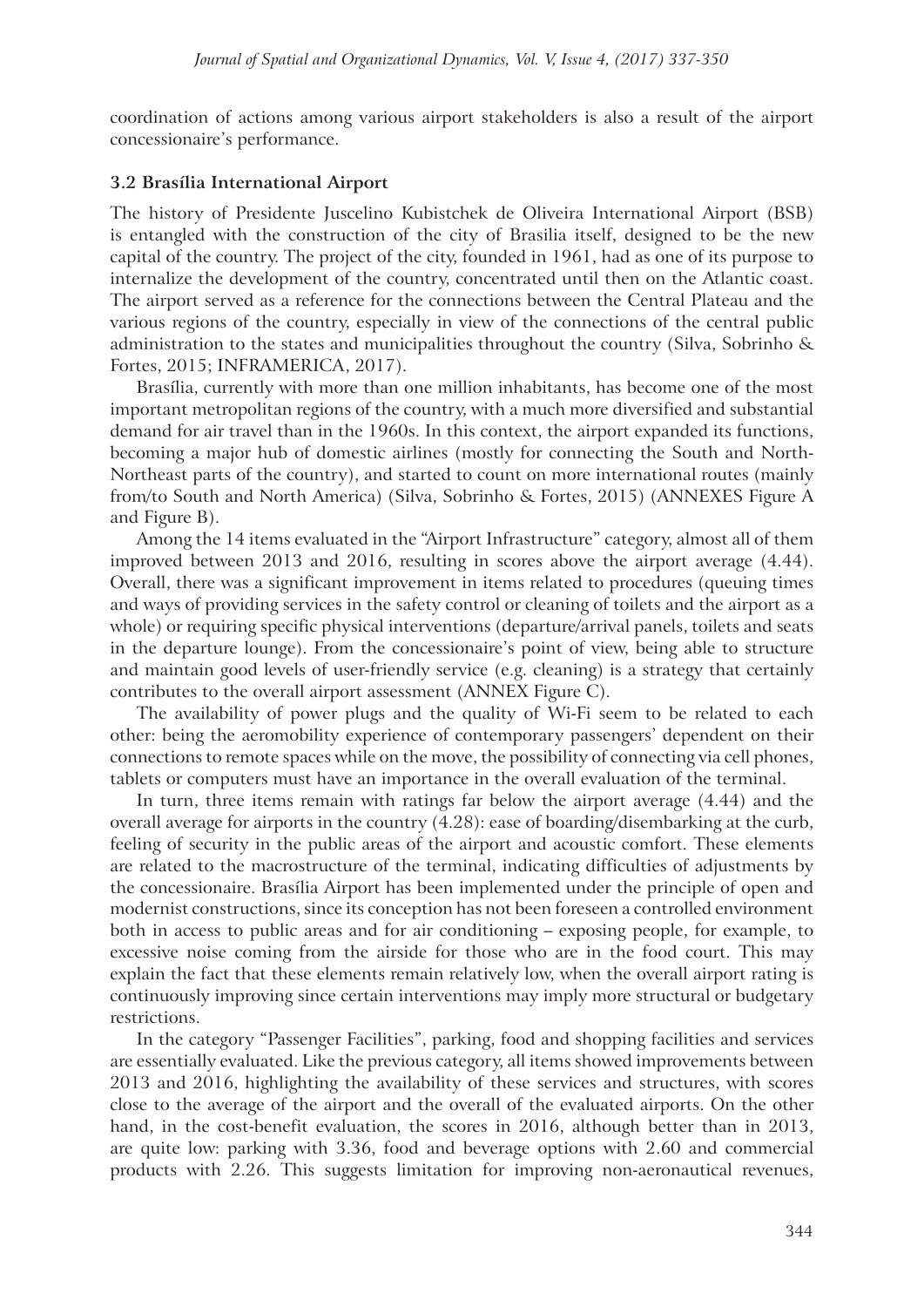assuming that passengers understand that consuming at the terminals is not advantageous – despite evaluating how positive the quantity and quality of services (food services and other businesses) are (ANNEX Figure D).

This may also suggest some limits to the logic of integration of airport terminals with the tourist and commercial dynamics of the cities, since if even the cost-benefit ratio is perceived as disadvantageous, other publics (non-passenger) will probably have a similar perception. If, in general, Brazilian airports are poorly connected to cities by public transport, the need for access by individual transportation is almost a rule – which imposes another restriction, since, as seen, the cost-benefit ratio of parking lots was assigned bad scores.

# **3.3 An analysis of the quality of services provided at airports**

There were small variations between the groups formed by airports granted to the private initiative ( $N = 6$ ) and the others, which are still under the management of Infraero ( $N = 9$ ), but all of them showed improvement in the period (2013-2016) (Figure 2).





Source: Own elaboration with data provided by the Civil Aviation Secretariat

The airports surveyed had a lower than 4.0 rating at the end of 2013 (before the 2014 FIFA World Cup and the 2016 Olympics). By the end of 2016, all airports had scored higher than 4.0, with the airports awarded a higher average score (4.32) than the general average (4.28), while airports managed by Infraero scored slightly lower (4.24). In any case,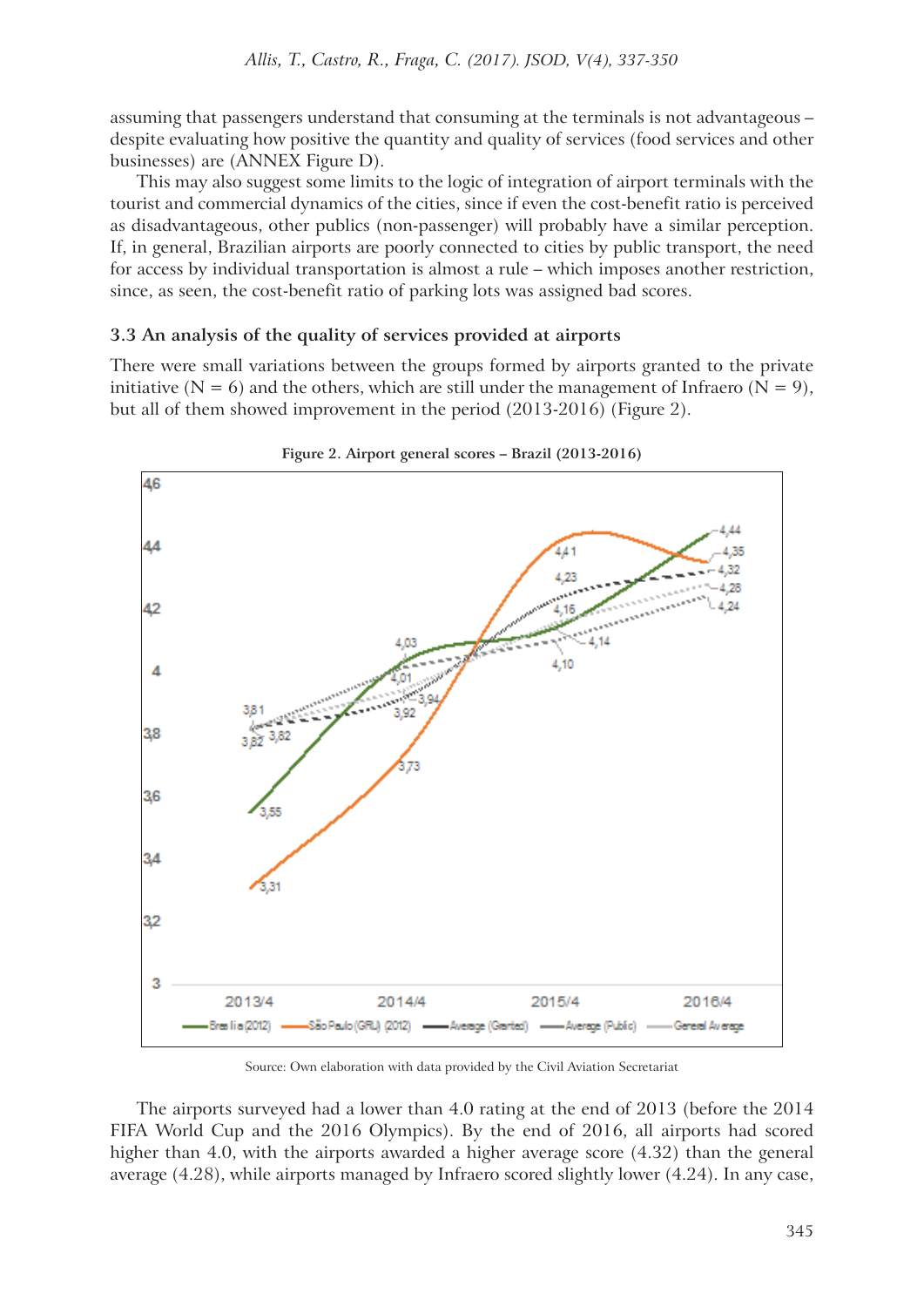the data indicate a growth trend in all groups – although the country context has changed considerably since 2016.

Overall, this general improvement could be attributed to the measures and investments oriented towards the accomplishment of mega-events in Brazil, which, in part, has taken over the policy of airport concession since 2012. Thus, it is not possible, in a specific way, to assume that private investment alone has been responsible for improving the quality of services at the country's airports.

In turn, in line with the literature (Graham, 2011; Halpern & Graham, 2013), it is reasonable to admit that the improvements that are being implemented in private airports – including Brasília and São Paulo (Guarulhos) – tend to raise the level of quality of services, especially because the concession contracts depend on this variable for its continuity. As for public airports, after a long period of strong investments aimed at preparing the country for a set of mega-events, it is not possible to guarantee that quality levels will be maintained, considering a scenario of economic retraction and a public airport management system grounded in fragmented performance evaluation.

Indeed, since 2016, Brazil has experienced a very troubled political scenario, which, in the administrative field, indicates for policies with less participation of the State in various sectors of the economy. Thus, as the privatization program progresses, it is likely that more airports will be managed privately (as in the Porto Alegre, Florianópolis, Fortaleza and Salvador auctions in March 2017), pointing to a general improvement in the standard of services at Brazilian airports – judging by the performance of the current granted airports.

It is also necessary to consider in the analysis of future scenarios the instability of the concessions, which are going through a series of difficulties. On the one hand, consortiums consist of large Brazilian infrastructure companies, some of which are implicated in recent corruption schemes and are at risk of having their operations impacted (both regarding the credibility with shareholders, as well as loss of business and the obligation of paying significant fines).

On the other hand, the Brazilian economic situation suggests a less expressive demand than expected when granting many airports, frustrating revenues and jeopardizing the fulfilment of contracts. In the demand studies carried out for the concession, the forecast was that Viracopos would handle 17.9 million passengers in 2016 – however, the flow record was 9.3 million passengers (52% of predicted). Thus, recently, Concessionária Aeroportos Brasil Viracopos S.A. (ABV) announced that it intends to withdraw from the management of this airport, demanding that the Federal Government conduct a new bidding process, for example (Aeroportos Brasil, 2017).

When considering the airports of São Paulo (Guarulhos) and Brasília, in this context, one can see that both have indicators of quality of services well below the averages for public airports, airports granted or even the global overall average at the end of 2013. However, by 2015, these airports have higher-than-average ratings, remaining in place until 2016 – despite the visible drop in São Paulo (Guarulhos) in 2016.

The average scores of Brasilia (4.44) and São Paulo (Guarulhos) (4.35) – both granted at the beginning of the airport privatization process in Brazil and in the midst of a large increase in air travel demand in the country – display scores closer to the average of the airports granted (4.32) than to the public airports (4.28) or even the global average (4.24). This suggests that the privatization of airports has a role in improving the quality of services, particularly in those that depend directly on the performance of the enterprises in charge of the concession.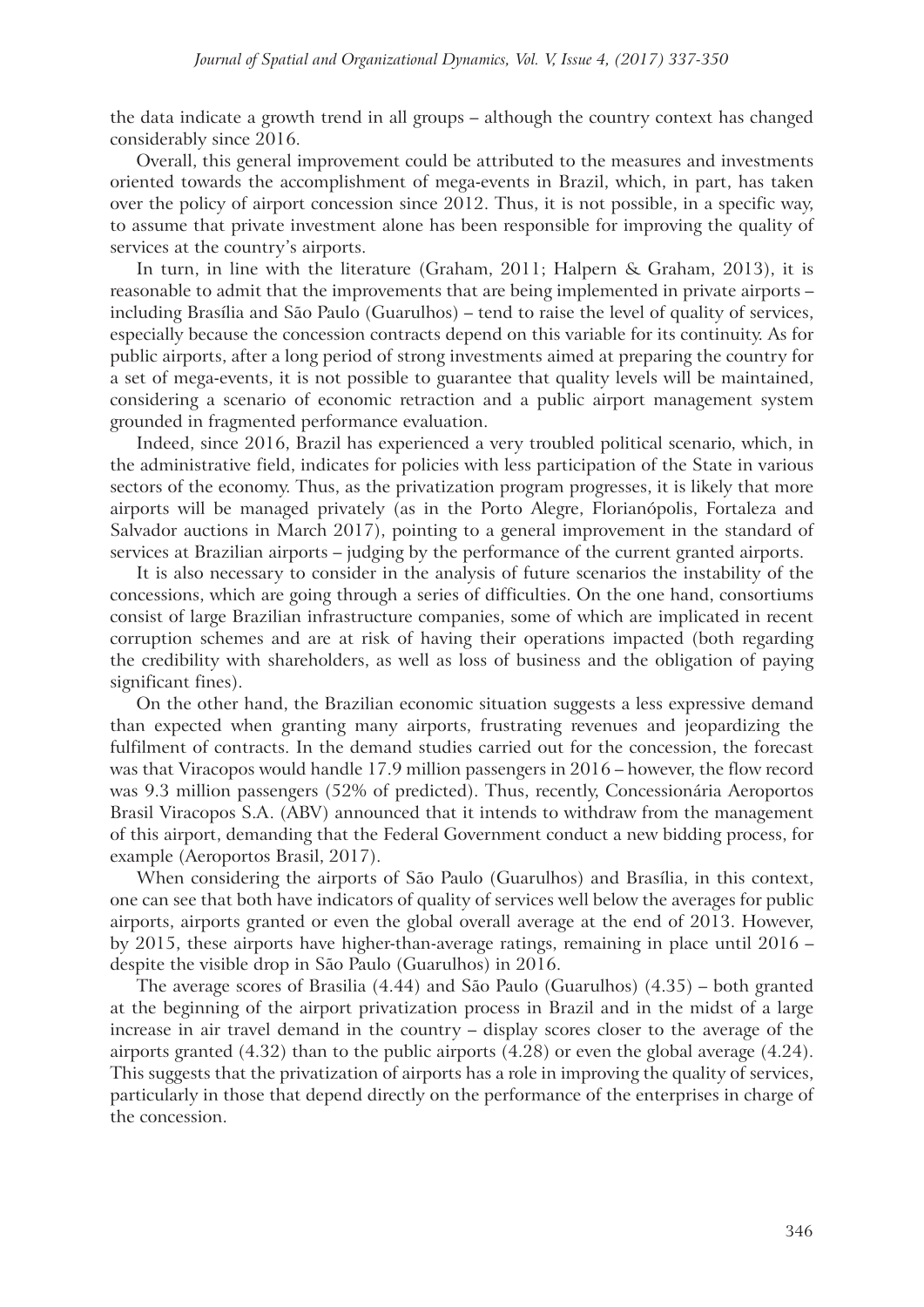## **4. CONCLUSION**

Although in Brazil the airport concession is a recent phenomenon, two aspect deserve to be highlighted: first, the attention in the follow-up of the transformations from the perspective of the user, focusing on systematically evaluating the quality of services since the concessions started in 2012 and, secondly , the evolution perceived by the users of the airports granted, indicating that, in the cases studied, the concession process contributed – directly or indirectly – to the evolution of the quality of services provided in such terminal.

However, further studies – with more data and new information crossings, such as passenger characteristics, for example, as highlighted by Bezerra and Gomes (2015) – are needed. Other qualitative approaches would also contribute to understanding subtle aspects of airport experience. As Bogicevic *et al.* (2016) and Bogicevic *et al.* (2013) stated, specific elements (temperature, odors, ambience, and many others), when considered in its global presence, comes to influence the users' experience in a given terminal. These aspects could be assessed by alternative methods, including the large array of mobile methods (Urry, Büscher & Witchger, 2015), not without disregarding the importance of the remarkable use of new technologies of information and communication not only by passengers, but also as a tool for researchers and airport administrators.

From this study, the mobility of global capital associated with airport management deserves to be further observed, in the expectation to assess if the expertise of large companies (with remarkable background on airport management) will contribute to the increase in the quality of services provided at Brazilian airports. A closer analysis on privatized airports in "emerging countries" – for instance, South Africa and Argentina – should be a constant strategy, since these contexts impose different political, economic and institutional pitfalls compared to those where such international airport companies emerged.

## REFERENCES

- ANAC (Civil Aviation National Agency) (2015). *Concessões.* Accessed in 20th of August 2017, on the Website of: http://www.anac.gov.br.
- Aeroportos Brasil (2017). *Viracopos Aeroportos Brasil.* Accessed in 20th of August 2016, on the Website of: http://www.viracopos.com.
- Bezerra, G. and Gomes, C. (2016). Measuring airport service quality: A multidimensional approach. *Journal of Air Transport Management*, 53, 85-93.
- Bezerra, G. and Gomes, C. (2015). The effects of service quality dimensions and passenger characteristics on passenger's overall satisfaction with an airport. *Journal of Air Transport Management*, 44-45, 77-81.
- Bogicevic, V. *et al.* (2013). Airport service quality drivers of passenger satisfaction. *Tourism Review,* 68(4), 3-18.
- Bogicevic, V. *et al.* (2016). Traveler anxiety and enjoyment: The effect of airport environment on traveler's emotions. *Journal of Air Transport Management*, 57, 122-129.
- Castro, R. T. (2015). *Branding de Aeroportos como ferramenta de promoção de destinos turísticos*. (Doctoral Dissertation). Transport Engineering Program, Federal University of Rio de Janeiro, 190 pp.
- Fernandes, E. and Pacheco, R. (2008). A quality approach to airport management. *Qual Quant,* 44, 551-564.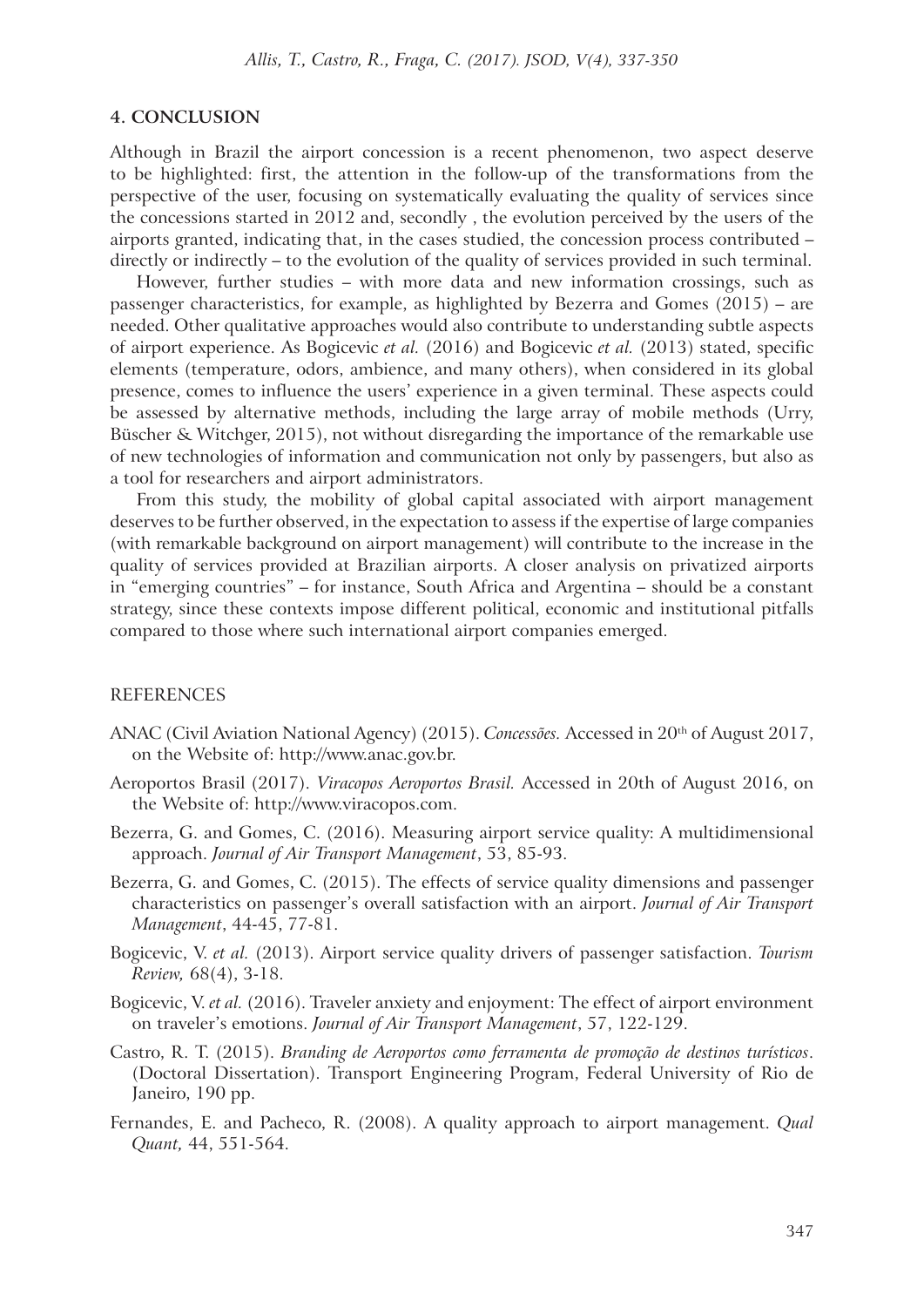- Graham, A. (2011). The objectives and outcomes of airport privatisation. *Research in Transportation Business & Management*, 1, 3-14.
- GRU Airport (2017). *GRUAIRPORT.* Aeroporto Internacional de São Paulo. Accessed in 20th of August 2017 in: http://www.gru.com.br.
- Halpern, N. and Graham, A. (2013). *Airport marketing*. Routledge. Abingdon, New York.
- Hooper, P., Cain, R. and White, S. (2000). The privatisation of Australia airports. *Transportation Research Part E*, 36, 181-204.
- INFRAMERICA (2017). *Aeroporto de Brasília.* Accessed in 20th of August 2017, on the Website of: http://www.bsb.aero.
- Infraero (2017). *Nossa História.* Accessed in 26<sup>th</sup> of September 2017, on the Website of: http://www4.infraero.gov.br/acesso-a-informacao/institucional/sobre-a-infraero/historia/.
- Lipovich, G. (2008). The privatization of Argentine airports. *Journal of Air Transport Management*, 14(1), 8-15.
- Lohmann, G., Castro, R. and Valente, F. (2013). Marketing dos transportes e destinos turísticos. In: Lohmann, G.; Fraga, C. and Castro, R. (eds.), *Transportes e Destinos Turísticos: planejamento e gestão*. Elsevier. Rio de Janeiro.
- Lohmann, G., Fraga, C. and Castro, R. (2013). *Transportes e Destinos Turísticos: planejamento e gestão*. Elsevier. Rio de Janeiro.
- O Globo (2017). *Santos Dumont vai a leilão no próximo ano*. Accessed in 15th August 2017, on the Website of: https://oglobo.globo.com/economia/santos-dumont-vai-leilao-no-proximoano-21649501.
- Oliveira, A., Lohmann, G. and Costa, T. (2016). Network concentration and airport congestion in a post de-regulation context: A case study of Brazil 2000–2010. *Journal of Transport Geography,* 50, 33-44.
- Palhares, G. (2002). *Transportes Turísticos*. Aleph. São Paulo.
- Paiva, I. D. (2015). Concessão de Aeroportos no Brasil: a transferência de gestão do Aeroporto de Confins para a iniciativa privada. (Master Dissertation). Society and Public Management Program, Federal University of Alfenas, 103 pp.
- Park, J. *et al.* (2011). The privatization of Korea's Incheon International Airport. *Journal of Air Transport Management*, 17, 233-236.
- Pantouvakis, A. and Renzi, M. (2016). Exploring different nationality perceptions of airport service quality. *Journal of Air Transport Management*, 52, 90-98.
- Pereira Neto, C. *et al.* (2016). Pro-competition rules in airport privatization: International experience and the Brazilian case. *Journal of Air Transport Management,* 54, 9-16.
- Ribeiro, S., Fraga, C. and Santos, M. (2010). Analysis of the regional air passenger transport system in Brazil: some aspects of its evolution and diagnosis. *International Journal of Sustainable Development Planning*, 5(2), 141-149.
- SAC (Civil Aviation Secretariat) (2017). *Pesquisa Permanente de Satisfação do Passageiro.* Accessed in 21st August 2017, on the Website of: http://www.aviacao.gov.br/assuntos/ pesquisa-satisfacao.
- Silva, E., Sobrinho, F. and Fortes, J. (2015). A importância geoestratégica do Aeroporto Internacional de Brasília no desenvolvimento do turismo regional. *Caderno Virtual de Turismo*, 15(3), 303-316.
- Urry, J., Büscher, M. and Witchger, K. (eds.) (2011). *Mobile methods*. Routledge: London.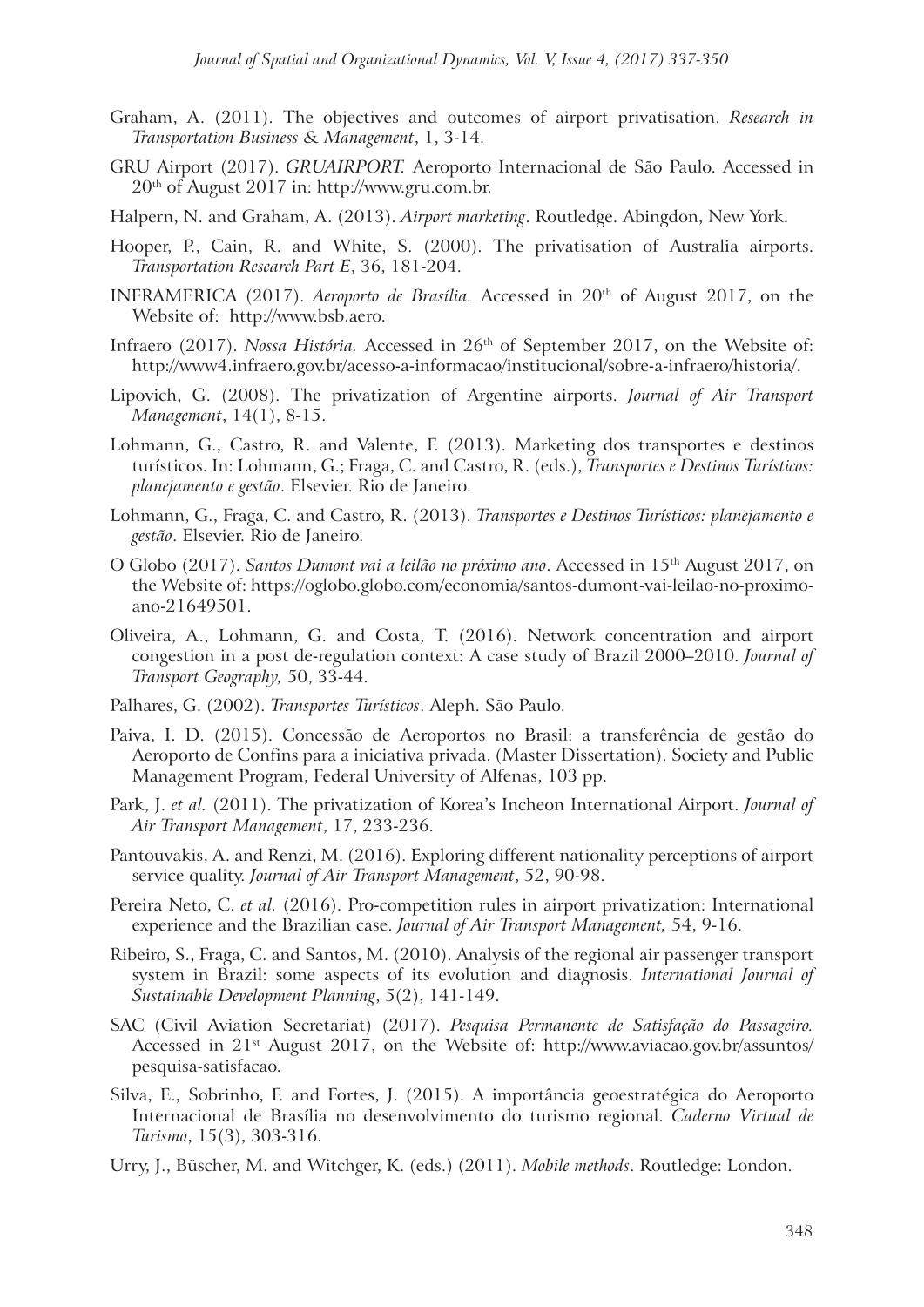# ANNEXES



**Figure A. Service Quality Indicators (Airport Infrastructure) - São Paulo (Guarulhos), 2013-2016**

Source: Own elaboration with data provided by the Civil Aviation Secretariat (2013, 2014, 2015, 2016)



**Figure B. Service Quality Indicators (Passenger Facilities) - São Paulo (Guarulhos), 2013-2016**

Source: Own elaboration with data provided by the Civil Aviation Secretariat (2013, 2014, 2015, 2016)